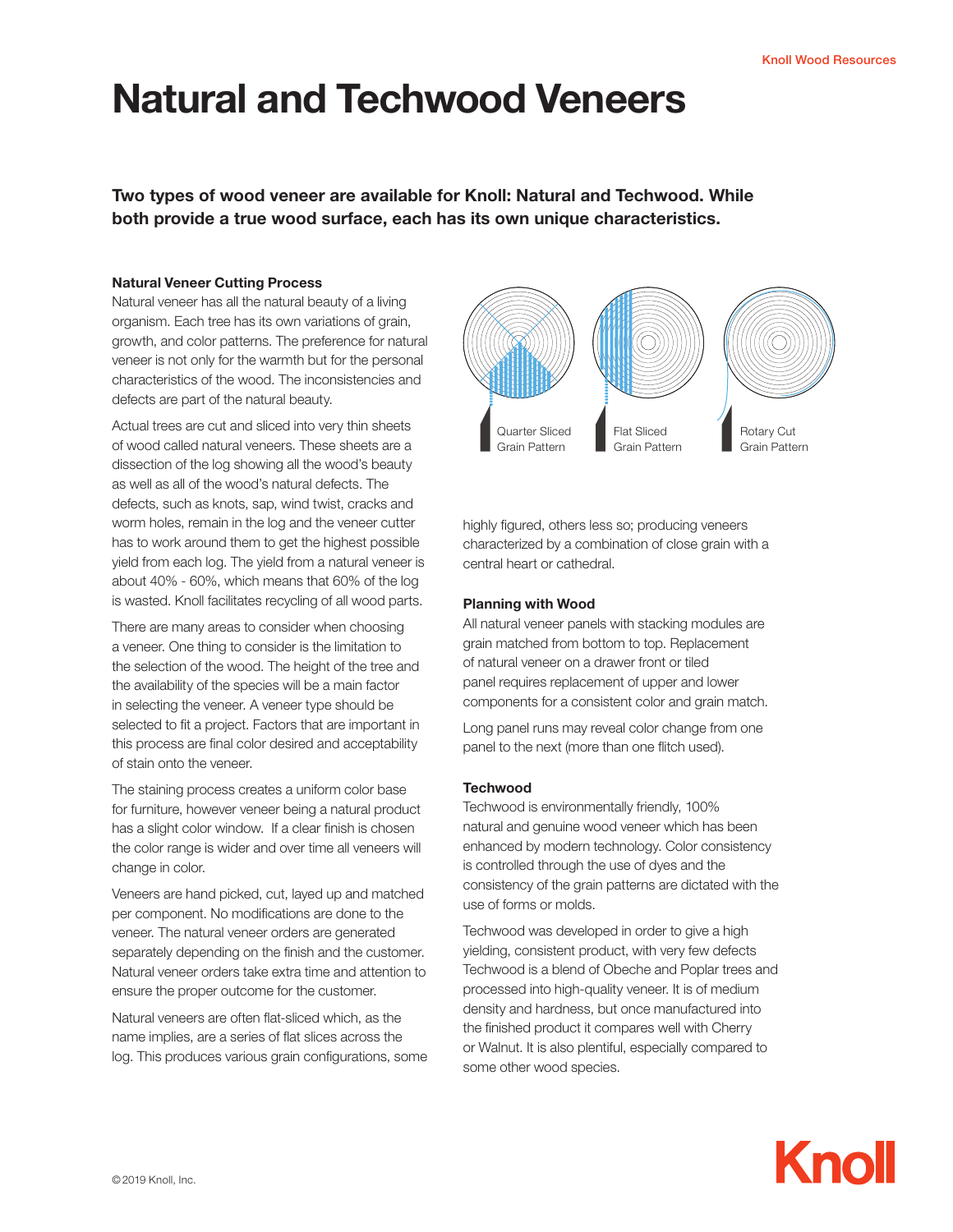

*Left: Natural Veneer, Right: Techwood*

#### *Layup Process*

Due to environmental issues concerning deforestation, it is important to note that the Obeche and Poplar trees grow at a much faster rate than trees in North America. A reforestation program has been implemented whereby only mature trees are cut and new trees are planted to take their place. One tree for every three acres is cut down. The yield from Techwood is approximately 85%, much higher than with natural veneers.

Unlike natural veneer which is either flat-sliced or quarter-sliced, Techwood is rotary sliced from Obeche and Poplar logs very similar to the sheets from a paper towel roll. It is highly efficient and there is very little waste. The Obeche and Poplar veneers are then bleached to achieve an even more consistent, homogeneous appearance. The veneer sheets are then dyed through to specific colors.

These different colors are then layered up in a stack, glued together and pressed to form a flaw-free block. The Techwood is then flat cut and is restacked into a mold that has "waves" top and bottom. When this block is sliced through, the effect is that of flat slicing through a natural log creating cathedral details like that of a natural veneer.

Knoll takes this process one step further using a patented pattern. The block is cut to produce a heart pattern every 8". This heart pattern gives us two hearts on every 16" wide pedestal, 10 hearts on an 80" overhead and so on. The result of the technique is that veneers can be produced which closely reflect the appearance and technical properties of oak, walnut, cherry, etc.

#### *The Techwood Process*

One common misconception is that Techwood is inexpensive and is used to cut costs. This is not the case Techwood veneers are used because of their superior quality and consistency. They can in fact cost as much as twice the cost of natural veneers.

The greatest advantage of Techwood over natural veneer is found when filling large systems furniture orders. The matching of color and grain pattern is more consistent on long panel runs. Also, the high yield ratio of techwood helps to provide a finished product with less waste, hence the lower price.

Add-on orders at later dates can be produced and will show existing product grain pattern with a closer color match than can be achieved from natural veneer.

If damage in transit or installation occurs, a single drawer front can be replaced without the concern of matching natural veneer cathedrals. Consistency of supply and control of color, grain pattern and thickness are all key advantages.





Final Techwood **Panels** inserted Stacked panels Product

Panels inserted between molding

|                   | <b>Natural</b>                    | <b>Techwood</b>               |
|-------------------|-----------------------------------|-------------------------------|
| <b>Wood Grain</b> | Variation Cathedrals<br>& Islands | Consistency<br>Linear         |
| Color             | Variation                         | Controlled                    |
| Cost              | \$\$\$<br>Low yield/higher cost   | \$\$<br>High yield/lower cost |
| Aesthetic         | Traditional                       | Contemporary                  |

#### Veneer Matching

Matching is a method by which individual pieces of veneer are joined together to make a face. The match determines the veneer's final appearance. There are two common methods used for veneer matching in Knoll furniture: Bookmatch and Slipmatch.

+ Bookmatch. This match is achieved by turning over every other piece of veneer as if turning the pages of a book. This produces a matching joint and if one remembers that the underside of one leaf is the exact mirror of the face of the next leaf, you realize that this match produces the most consistency when making faces. Bookmatch is used on both plain slice and quartered veneers. All Knoll Office front sets and worksurfaces are bookmatched.